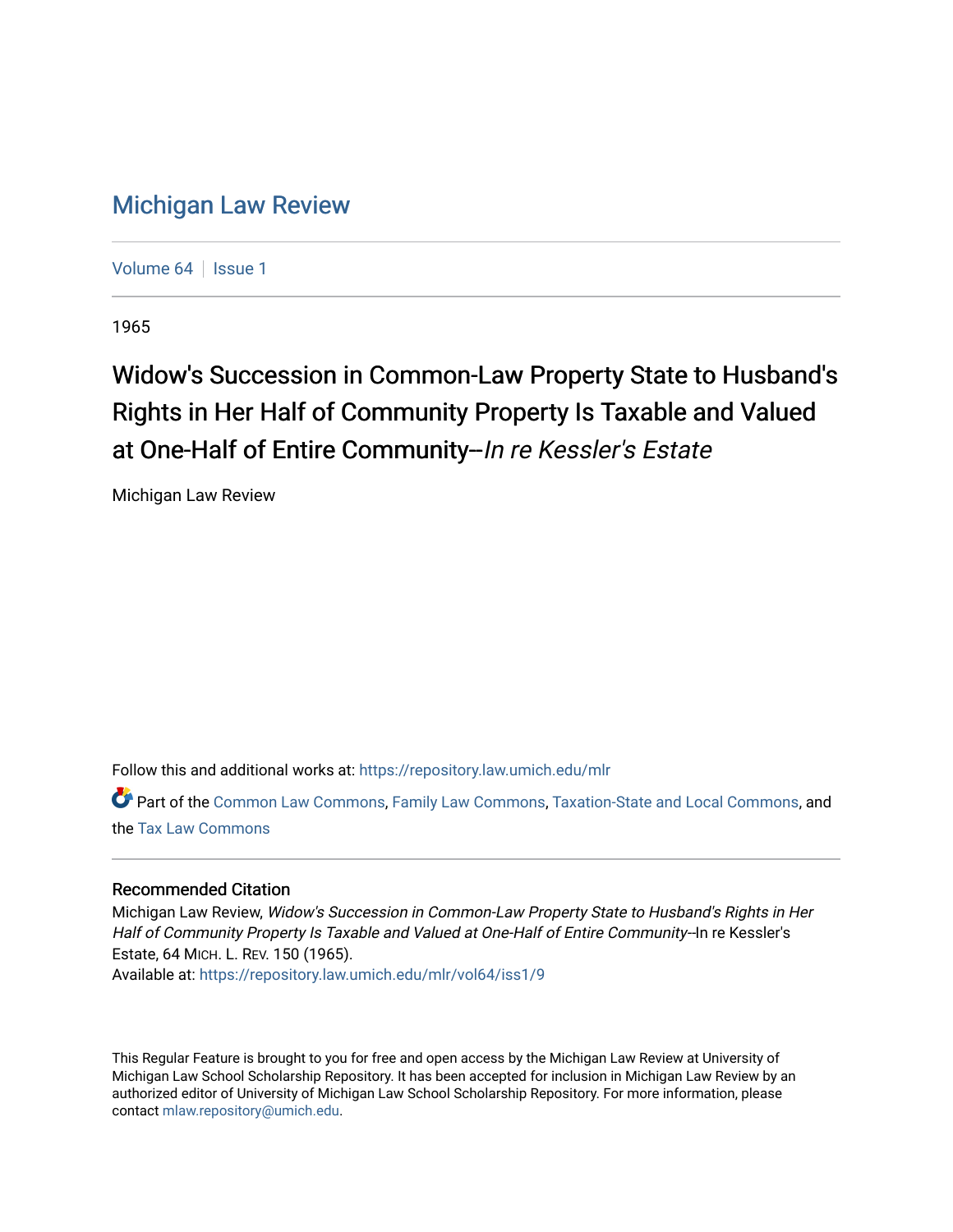## Widow's Succession in Common-Law Property *State* to **Husband's Rights** in **Her Hali of Community Property** Is **Taxable and Valued at One-Half of Entire** *Community-In re Kessler's Estate\**

While residing with his wife in California, decedent purchased stock, which under California law became community property.1 The couple later moved to Ohio, a common-law property state, where decedent died. An Ohio probate court approved the executor's determination that the widow's one-half interest in the stock was not subject to the Ohio succession tax.<sup>2</sup> On appeal by the state tax commissioner to the Ohio Supreme Court, *held,* reversed, three judges dissenting. A wife's succession to her husband's right to manage and control her half of the community property is subject to the Ohio succession tax on joint and survivorship property.'

One of the most perplexing problems facing estate planners in our highly mobile society is that of calculating the tax consequences

2. OHIO REv. CODE ANN. § 5781.02(E) (Page 1954).

<sup>• 177</sup> Ohio St. *136,* 203 N.E.2d 221 (1964).

<sup>1.</sup> CAL. CIV. CODE § 161.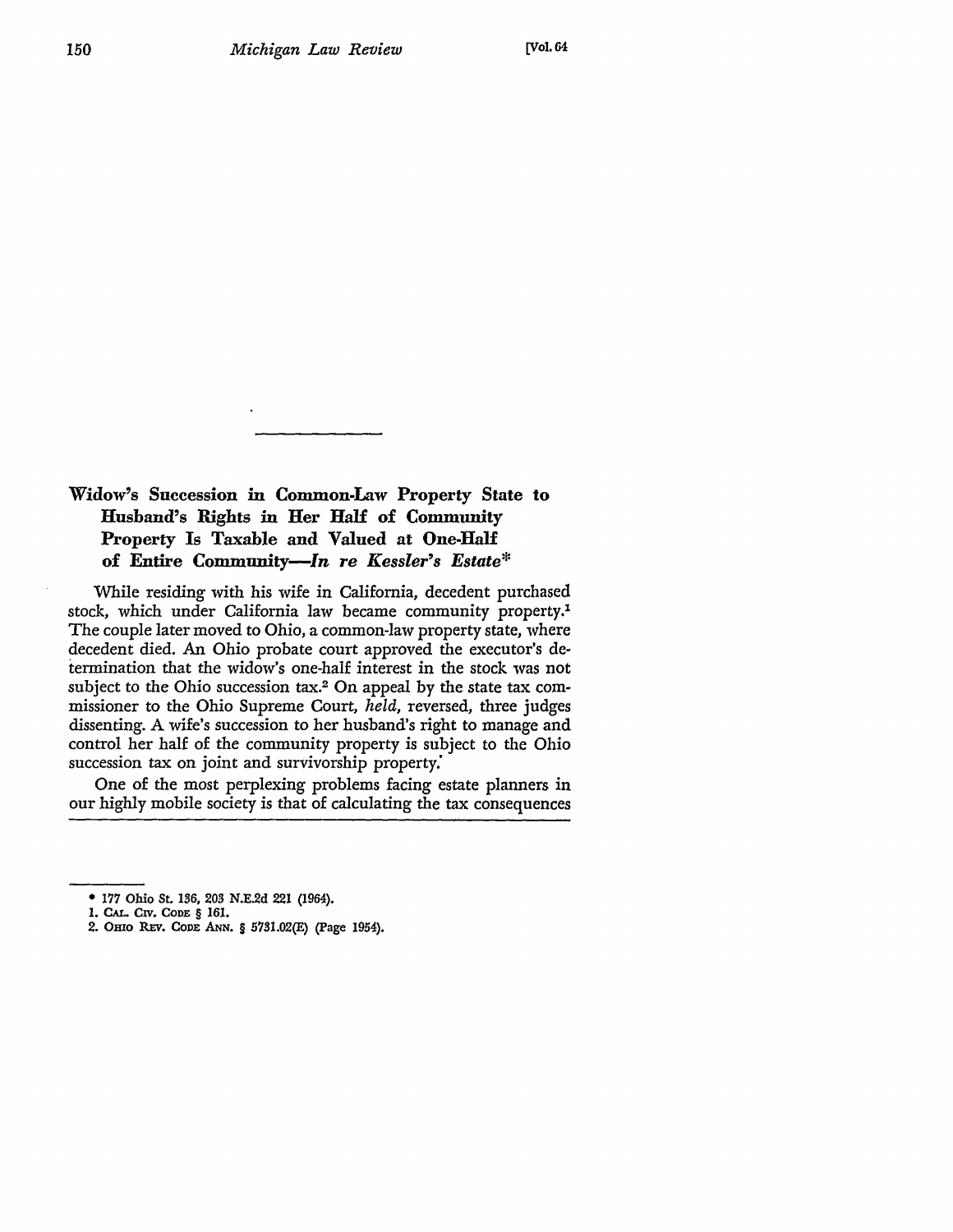of a plan which encompasses both community and common-law property rights. Because the concept of community property is unfamiliar in many states, it is often difficult to forecast how a particular state succession tax will be applied to community property. This problem is partially alleviated by the general rule that the changing of domicile from a community property state to a commonlaw property state or vice versa does not alter the status of property acquired in the original domicile.3 The principal case, however, furthers the perplexity by misconstruing the Ohio succession tax statute and incorrectly analyzing the interests of spouses in California community property.

Despite the contrary holding in *Kessler,* it is arguable that the Ohio succession tax on jointly owned property should not be construed so as to include the rights of a surviving spouse in community property. The very language of the statute seems to exclude community property.4 To be taxed under this statute the survivor of the jointly owned estate must succeed to the "right to the immediate ownership or possession and enjoyment of the *whole property.''*<sup>5</sup> Under California community property law, the surviving widow "succeeds" to rights in only her share or *one-half* of the entire community estate.6 The *Kessler* court, however, considered that the

Legislation in California at one time classified as community property items of personalty which were acquired by California residents during a previous period of domicile in a common-law property state. The property, originally held by the owner as separate property, was to be changed to community property status if it would have been community property had the owner been a California resident when the property was acquired. This "quasi" community property legislation was declared unconstitutional in *In re* Thornton's Estate, 1 Cal. 2d 1, 33 P .2d 1 (1934). The *Thornton*  decision was severely limited, however, in Addison v. Addison, 399 P.2d 897, 43 Cal. Rptr. 97 (Sup. Ct. 1965).

4. "A tax is hereby levied upon the succession to any property passing, in trust or othenvise, for the use of a person, institution, or corporation, in the following cases: ••• {E) Whenever property is held by two or more persons jointly, so that upon the death of one of them the survivor has a right to the immediate ownership or possession and enjoyment of the whole property, the accrual of such right by the death of one of them shall be deemed a succession taxable under this section, in the same manner as if the enhanced value of the whole property belonged absolutely to the deceased person, and he had bequeathed the same to the survivor by will, provided when the persons holding said property jointly are a husband and wife, the survivor shall be deemed to have a succession taxable to the extent of one-half the total value of the property without regard to enhancement . . . . " OHIO REV. CODE ANN. § 5731.02 (Page 1954).

5. *Ibid.* (Emphasis added.)

6. See note 16 *infra* and accompanying text.

<sup>3.</sup> See, *e.g.,* Rozan v. Rozan, 49 Cal. 2d 322, 317 P.2d 11 (1957); REsTATEMENT (SEC• OND), CoNFLicr OF LAws § 292 (Tent. Draft No. 5, 1959). See generally Cantwell, *Estate and Tax Planning,* 99 TRUSTS & ESTATES 922 (1960); Deering, *Separate and Community Property and the Conflict of Laws,* 30 RoCKY MT. L. REv. 127 (1958); Leflar, *From Community to Common Law State,* 99 TRUSTS & EsrATES 882 (1960); Neuner, *Marital Property and the Conflict of Laws,* 5 LA. L. REv. 167 (1943); Thomas & Thomas, *Community Property and the Conflict of Laws-A Recapitulation,* 4 Sw. L.J. 46 (1950). *But see* Polasky, Mullin & Pigman, *Estate Planning for Migrating Clients,* 101 TRUSTS & EsrATES 876, 878-79 (1962),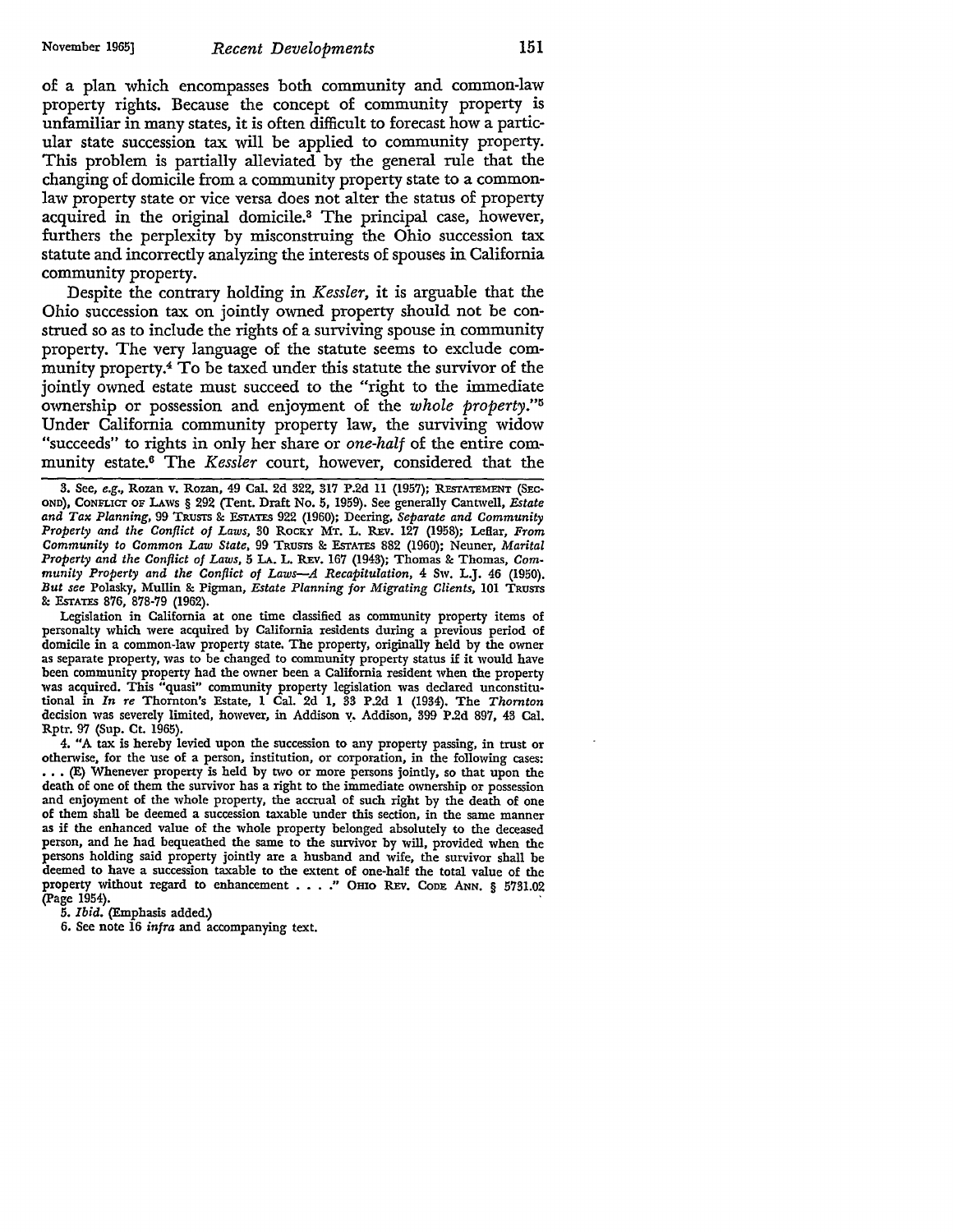words "whole property" meant the "whole" of the widow's share and that the succession tax was to be applied to the value of the rights acquired by the widow in this share of the community estate.<sup>7</sup> This interpretation strains not only the words of this statute but also the language of the California statutes defining the interests of spouses in community property.

Under California law, the respective interests of the spouses in community property are "present, existing and equal."8 The husband manages and controls the property in a fiduciary capacity<sup>0</sup> as statutory agent of the conjugal partnership.10 The creation of this statutory agency was motivated by the policy considerations that third parties should be assured that transactions with one spouse involving the community property will not be nullified by the other spouse<sup>11</sup> and that litigation between husband and wife over the right to manage the property should be discouraged.12 Despite the husband's broad management and control rights, however, he can neither dispose of his wife's share by testamentary gift without her consent<sup>13</sup> nor dispose of her property inter vivos without receiving valuable consideration.14 The wife is entitled to legal and equitable relief for violation of the husband's fiduciary duties.<sup>16</sup> Thus, at the husband's death, the wife, who is already the owner of her half of the community property, merely receives the right to manage it.10 However, the majority in *Kessler* felt that the wife was not the outright owner of her share until dissolution of the marriage and, therefore, only on the death of the husband did the wife acquire outright ownership in her half.<sup>17</sup> The court thus misconstrued the actual

7. 177 Ohio St. at 143, 203 N.E.2d at 225. The majority admitted that the statuto would not apply if "whole property" means the entire community estate. *Ibid.* 

8. CAL. CIV. CODE§ 161a.

9. See, *e.g.,* Vai v. Bank of America Nat'l Trust & Savings Ass'n, 56 Cal. 2d 329, 364 P.2d 247, 15 Cal. Rptr. *71* (1961).

IO. CAL. CIV. CODE § 161a.

11. Poe v. Seaborn, 282 U.S. 101, 112 (1930); see Smith v. Smith, 12 Cal. 216, 224•25 (1859).

12. Poe v. Seaborn, *supra* note 11, at 112. The husband was selected as agent because historically he has assumed the role of manager of marital properties. In modern society he is considered the head of the household, and he is usually better qualified and experienced to manage the property. La Tourette v. La Tourette, 15 Ariz. 200, 206, 137 Pac. 426, 428 (1914); 1 DE FUNIAK, PRINCIPLES OF COMMUNITY PROPERTY § 113 (1943); Home, *Community Property-A Functional Approach,* 24 So. CAL, L. REv, 42, 60 (1950).

13. CAL. PROB. CODE § 201.

14. CAL. CIV. CoDE §§ 172, 172a.

15. See, *e.g.,* Britton v. Hammell, 4 Cal. 2d 690, 52 P.2d 221 (1935); McKay v. Lau• riston, 204 Cal. 557, 269 Pac. 519 (1928); Lynn v. Herman, 72 Cal. App. 2d 614, 165 P.2d 54 (Dist. Ct. App. 1946). See generally 1 ARMSTRONG, CALIFORNIA FAMILY LAW 610-18 (1953).

16. The husband's half passes either by intestacy or according to his will. CAL. PROB. CODE § 201.

17. 177 Ohio St. at 140, 203 N.E.2d at 223.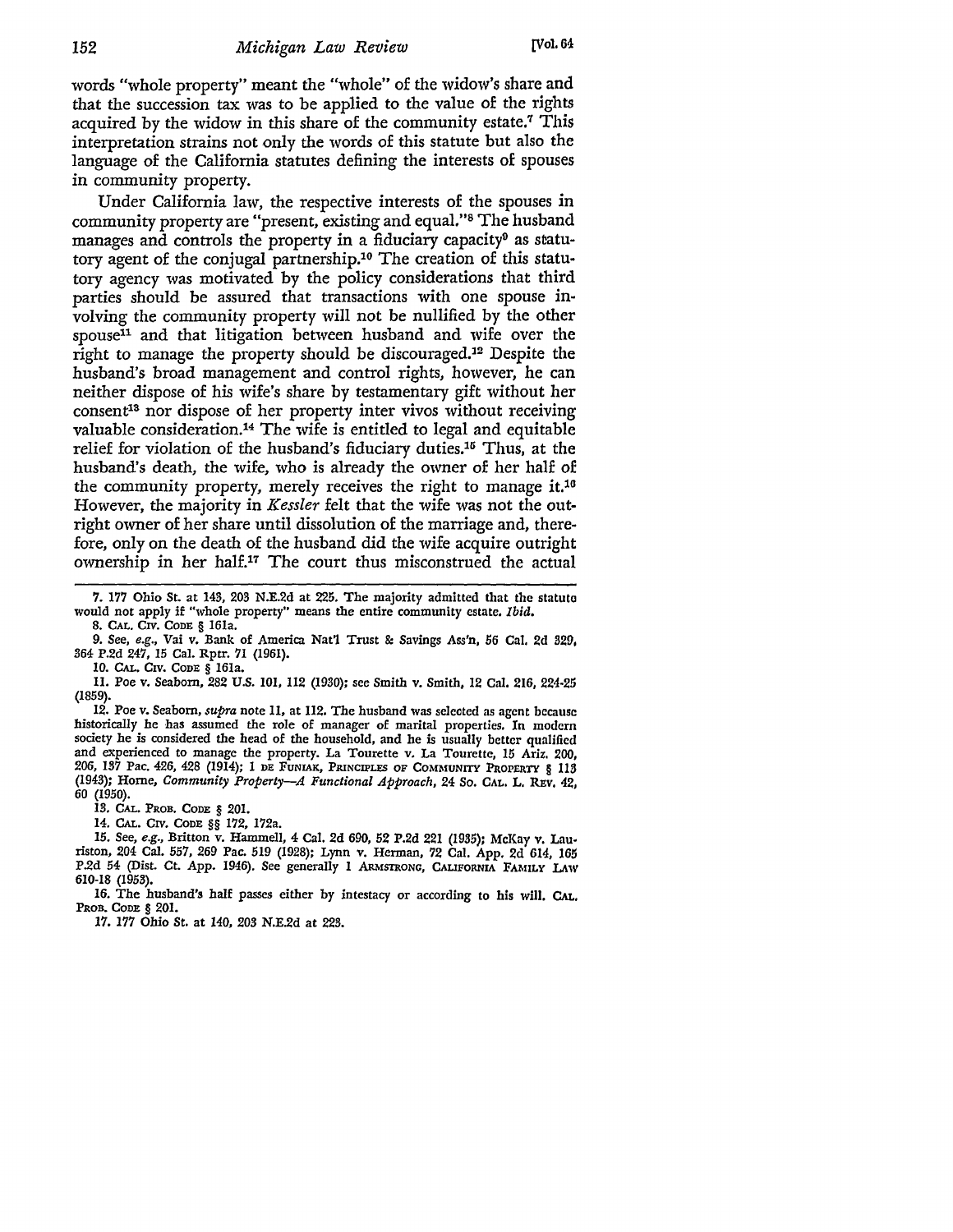ownership interests of the spouses as settled'by California law.18

In addition, an examination of the history of the statutory language of the specific section involved indicates that the legislature did not intend to tax the succession to rights in community property, but rather to tax only the succession to joint and survivorship property.10 Under the Ohio constitution, the objective of all taxes must be stated distinctly in the statute.20 Nowhere in the Ohio succession tax statute is community property expressly mentioned.21 Furthermore, since community property is foreign to Ohio law, it is probable that the legislature did not even consider taxing the succession to such property under this statute.<sup>22</sup>

After finding that community property was susceptible to the Ohio succession tax, the court, in determining how much of the estate was to be taxed, valued the succession at one-half of the entire community. In so doing, the court considered that this result was dictated by the statute, which provides that when the joint owners are husband and wife, the surviving spouse "shall be deemed to have a succession taxable to the extent of *one-half the total* value of the property  $\dots$  ."<sup>23</sup> Although the court had held, in finding the wife's succession to be within the statute, that "right to . . . the whole property" meant the right to the "whole" of the wife's share of the property,24 yet in valuing the wife's succession the court held that "one-half the total value of the property" referred not to one-half of the wife's share, but rather to one-half of the *entire* community estate.25 A more consistent construction of the statute would have

18. The dissenting judges in *Kessler* noted that the majority had confused *management* rights with *ownership rights.* 177 Ohio St. at 146, 203 N.E.2d at 227 (dissenting opinion). On the respective rights of each of the spouses, see generally 1 DE FUNIAK, *op. cit. supra* note 12, §§ 131-54; Home, *supra* note 12; Kirkwood, *.The Ownership of Community Property in California,* 7 So. CAL. L. REv. 1 (1933); Simmons, *The Interest of a Wife in California Community Property,* 22 CALIF. L. REv. 404 (1934).

19. See *In re* Evans' Estate, 173 Ohio St. 137, 142, 180 N.E.2d 827, 831 (1962); *In re*  Kaski's Estate, 86 Ohio L. Abs. 408-09, 177 N.E.2d 65, 66 (Ct. App. 1961); 1941 Ops. Arr'y GEN. 164, 172 (Ohio). In community property there are no rights of "survivorship," as •this term is commonly known in joint tenancy. See note 16 *supra* and accompanying text.

20. "No tax shall be levied, except in pursuance of law; and every law imposing a tax shall state, distinctly, the object of the same, to which only, it shall be applied." OHIO CONST. art. XII, § 5.

21. See statute quoted in note 4 *supra.* 

22. The court in the principal case recognized this probable lack of specific intent on the part of the legislature. 177 Ohio St. at 142, 203 N.E.2d at 225.

- 23. Omo REv. CODE ANN. § 5731.02(E) (Page 1954). (Emphasis added.)
- 24. See text accompanying note 7 *supra.*

25. 177 Ohio St. at 143, 203 N.E.2d at 226. Since the husband's half of the community passed through his estate, the value placed on the widow's "succession" by the court included property in which she did not actually succeed to any rights. This construction of the statute violates the general Ohio concepts of statutory interpretation that words should be interpreted consistently throughout the statute. State *ex rel.* Bohan v. Industrial Comm'n of Ohio, 146 Ohio St. 618, 67 N.E.2d 536 (1946), *affirmance upheld on rehearing,* 147 Ohio St. 249, 70 N.E.2d 888 (1946), and that tax statutes should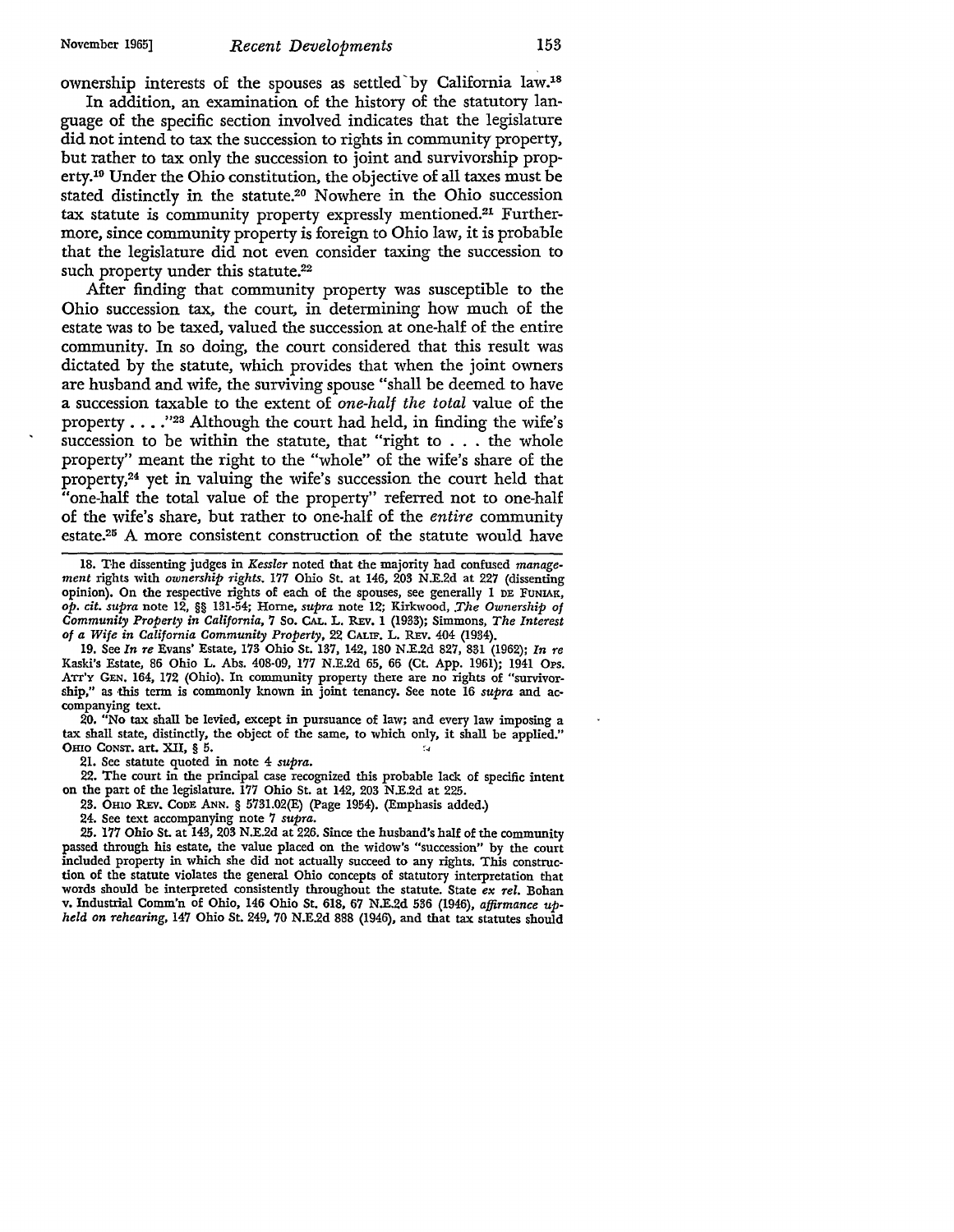been to value the succession at one-half of the wife's share of the community-one-fourth of the entire estate.<sup>26</sup>

The court's application of the statute arguably violates both the federal and the Ohio constitutions. First, in holding that the widow's succession is to be taxed at one-half the value of all of the community holdings, the court used the same value that would be placed on the estate if it had been held by the decedent and his wife as joint and survivorship property.<sup>27</sup> In the latter situation the wife would receive the entire jointly owned estate, not merely the half to which she would be entitled in a community property estate. Although it has been held by the United States Supreme Court that the succession to rights in community property may be taxed on the basis of the value of the entire estate, $28$  the Ohio court's interpretation seems to deny equal protection by taxing unequally properties within the same classification.29 Under the *Kessler* ruling the surviving community owner pays twice as much tax as the survivor of joint and survivorship property per dollar value of property in which rights are acquired.30 Second, the Ohio constitution requires that succession taxes be either uniform in rate or progressively graduated.31 Taxing the community survivor at twice the rate of the survivor of joint and survivorship property for the acquisition of rights in properties of equal value is neither taxation at a uniform rate nor taxation at a progressively graduated rate.<sup>32</sup>

be strictly construed against the state, Tax Comm'n v. Farmers Loan &: Trust Co,, 119 Ohio St. 410, 164 N.E. 423 (1928).

- 27. See statute quoted note 4 *supra.*
- 28. Fernandez v. Wiener, 326 U.S. 340 (1945).

29. U.S. CoNST. amend. XIV, § I. The court in the principal case included community property in the same classification, for succession tax purposes, as joint and survivorship property. In Magoun v. Illinois Trust & Savings Bank, 170 U.S. 283 (1898), the Court stated at 296 that "if the constituents of each class are affected alike, the rule of equality prescribed by the cases is satisfied. In other words, the law operates 'equally and uniformly upon all persons in similar circumstances.'" See Great Atl. &: Pac. Tea Co. v. Grosjean, 301 U.S. 412, 424 (1937); Fox v. Standard Oil Co,, 294 U.S. 87, 101 (1935); State *ex rel.* Struble v. Davis, 132 Ohio St. 555, 9 N.E.2d 684 (1937); State *ex rel.* Zielonka v. Carrel, 99 Ohio St. 220, 124 N.E. 134 (1919).

30. If the *Kessler* court had valued the succession at one-half of the wife's moiety, or one-fourth of the entire community, the equal protection objection would have been avoided, See text accompanying note 26 *supra.* 

31. "Laws may be passed providing for the taxation of the right to receive, or to succeed to, estates, and such taxation may be uniform or it may be so graduated as to tax at a higher rate the right to receive, or to succeed to, estates of larger value than *to* estates of smaller value ••• ," OHIO CONST. art. XII, § 7.

32. Omo REv. CODE ANN. § 5731.12(D) (Page 1954) provides a progressively graduated rate for the succession to joint and survivorship property. However, the *Kessler*  interpretation destroys this rate. For example, if a community survivor's one-half share were valued at \$200,000, under *Kessler* she would pay approximately \$18,750 in succession taxes. A survivor of joint and survivorship property would pay \$8,750 upon succeeding to an estate valued at \$200,000. If the survivor of joint and survivorship property were *to* pay \$18,750 in taxes, she would be succeeding to an estate valued at

<sup>26.</sup> See example, note 32 *infra.*